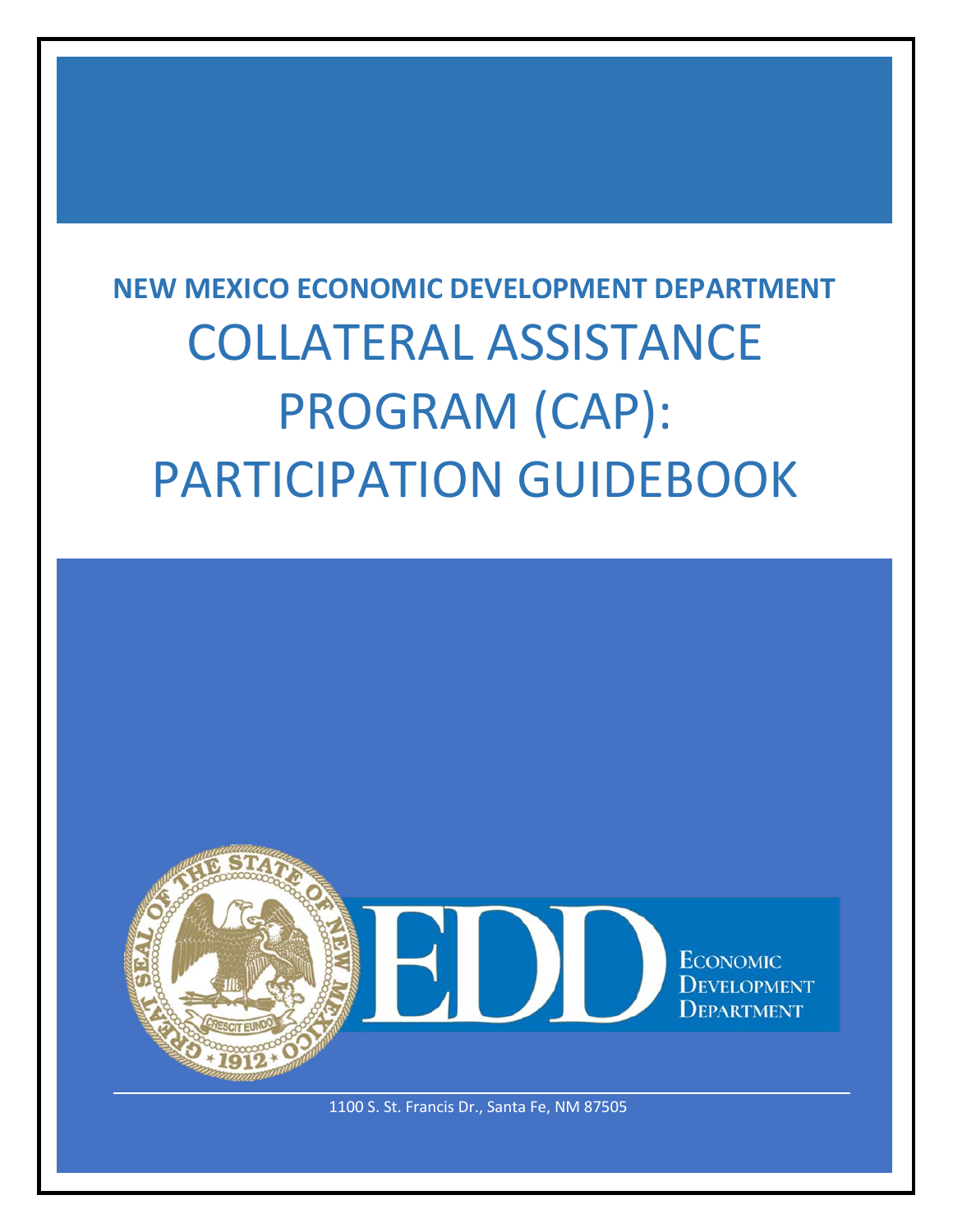## **Table of Contents**

#### **Summary**

- a) Targeted Borrowers and Criteria
- b) CAP Qualifying Guidelines

## **Section I: Eligibility Requirements**

- a) Eligible Lenders
- b) Eligible Small Business Borrowers
- c) Eligible Uses of Loan Proceeds
- d) Ineligible Uses of Loan Proceeds

## **Section II: Operation and Processes**

**Section III: Program Parameters**

**Section IV: Program Forms**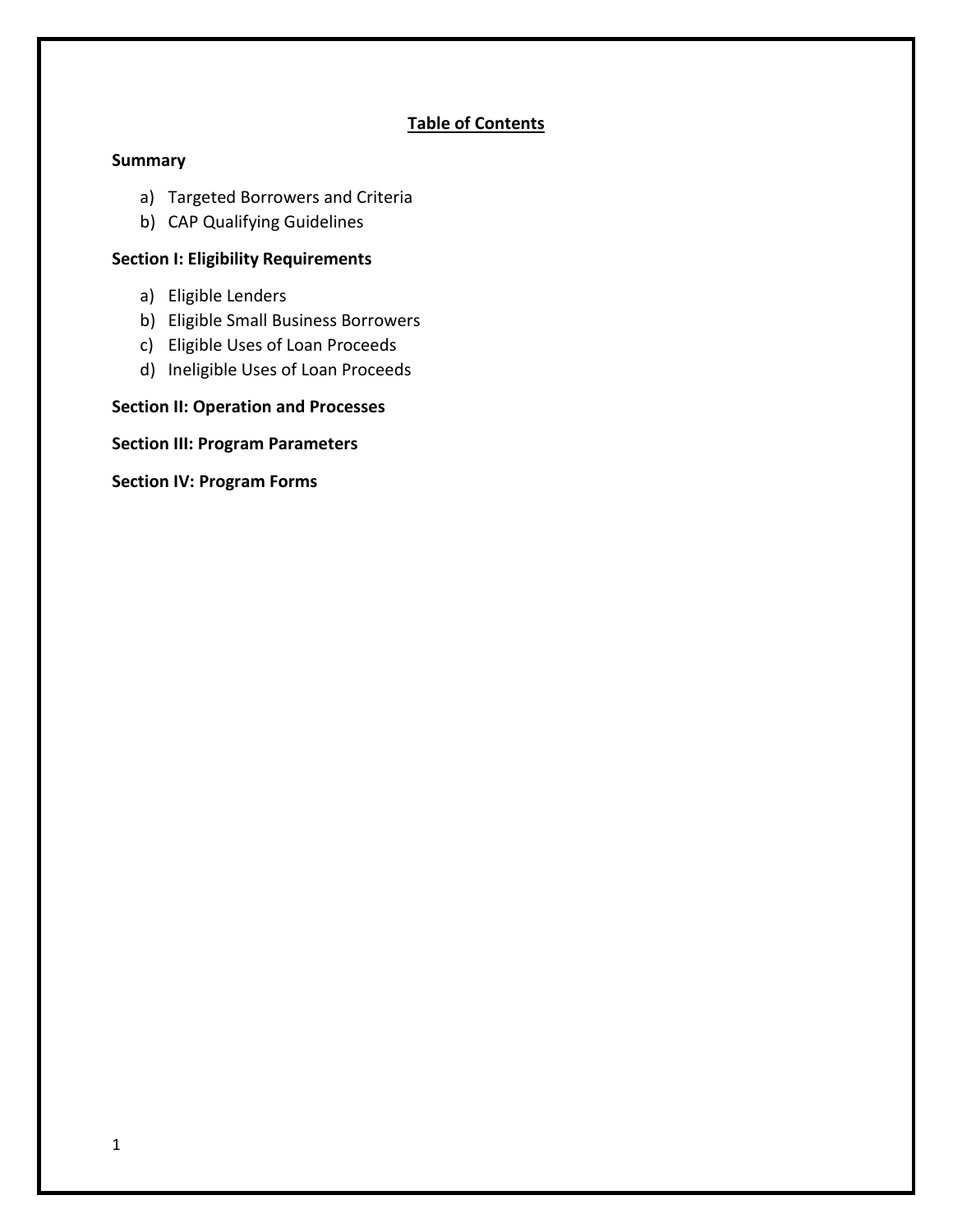#### **SUMMARY**

## **New Mexico Economic Development Department (EDD) Collateral Assistance Program (CAP) Overview**

- 1. The CAP supports small business lending by using program funds to fill a collateral gap for otherwise strong projects when they are seeking financing for their start-up or expansion projects.
- 2. Using funds from the CAP, EDD purchases a certificate of deposit at the financial institution to cover a portion of the collateral gap for the loan. The certificate of deposit may provide collateral assistance up to 50% of the loan principal value, contingent upon meeting qualifying criteria.
- 3. The lending institution and borrower enroll the loan into the CAP. The EDD's review team processes the applications (with accompanying underwriting material) and vote to approve or deny.
- 4. Upon approval, the EDD purchases a certificate of deposit in the lending institution for agreed upon term.

## **Targeted Borrowers and Criteria**

The mission of the CAP is to support business growth in New Mexico and to create/retain jobs by providing capital to underserved markets including the following groups:

- \*Minority owners
- Women owners
- Veteran owners
- Businesses located in rural geographic locations (<50K in population)
- Low to moderate income (LMI) geographic locations
- Rural areas

*\*The CAP uses the Small Business Administration's definition of minority and presumes some groups are socially and economically disadvantaged including: Afican Americans, Hispanic Americans, Native Americans, Asian Pacific Americans, Subcontinent Asian Americans and any "non-white" race not listed.*

As well, the program will target the Govenor's industries including the following:

- Aerospace
- Biosciences
- Cybersecurity
- Film & Television
- Global Trade
- Intelligent Manufacturing
- Outdoor Recreation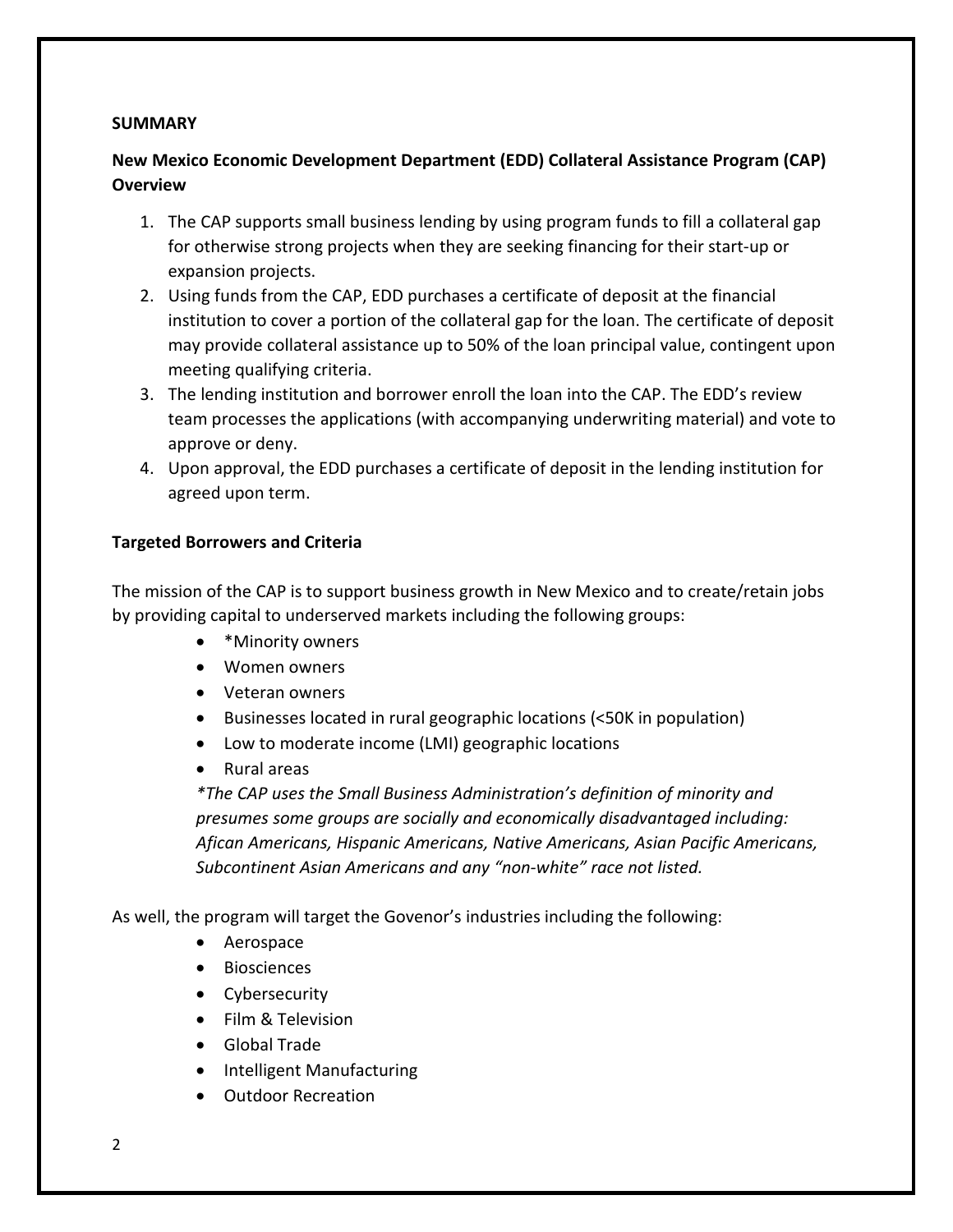- Sustainable & Green Energy
- Sustainable & Value-Added Agriculture

Job creation will also be a significant factor when considering a project.

## **CAP Qualifying Guidelines**

Loan applicants may obtain collateral assistance *up to* 50% of the loan principal value. Ultimately, the percentage for a which a business qualifies will be decided by the CAP review team in consultation with the lender and will be based on the following criteria:

| <b>Loan Type</b>         | <b>Max CAP</b> | <b>Support Rate</b>                                                                                                                                                                                               | Max Term of                                                                       |
|--------------------------|----------------|-------------------------------------------------------------------------------------------------------------------------------------------------------------------------------------------------------------------|-----------------------------------------------------------------------------------|
|                          | Participation  |                                                                                                                                                                                                                   | <b>Support</b>                                                                    |
|                          | Amount         |                                                                                                                                                                                                                   |                                                                                   |
| Targeted<br>Industry     | \$250,000      | Up to 30% of the<br>loan value +10% if<br>business is located<br>in rural or distressed<br>area $+10\%$ if<br>business owners are<br>in a minority group,<br>job creation will also<br>be considered (MAX<br>50%) | 3 years<br>(enhanced<br>priority based<br>on loan term<br>if $<$ 1yr, if $<$ 2yr  |
| Non-Targeted<br>Industry | \$150,000      | Up to 20% of the<br>loan value +10% if<br>borrower is<br>considered in<br>"minority" group +<br>10% if located in<br>rural or distressed<br>area, job creation<br>will also be<br>considered (MAX<br>40%)         | 3 years<br>(enhanced<br>priority based<br>on loan term<br>if $<$ 1yr, if $<$ 2yr) |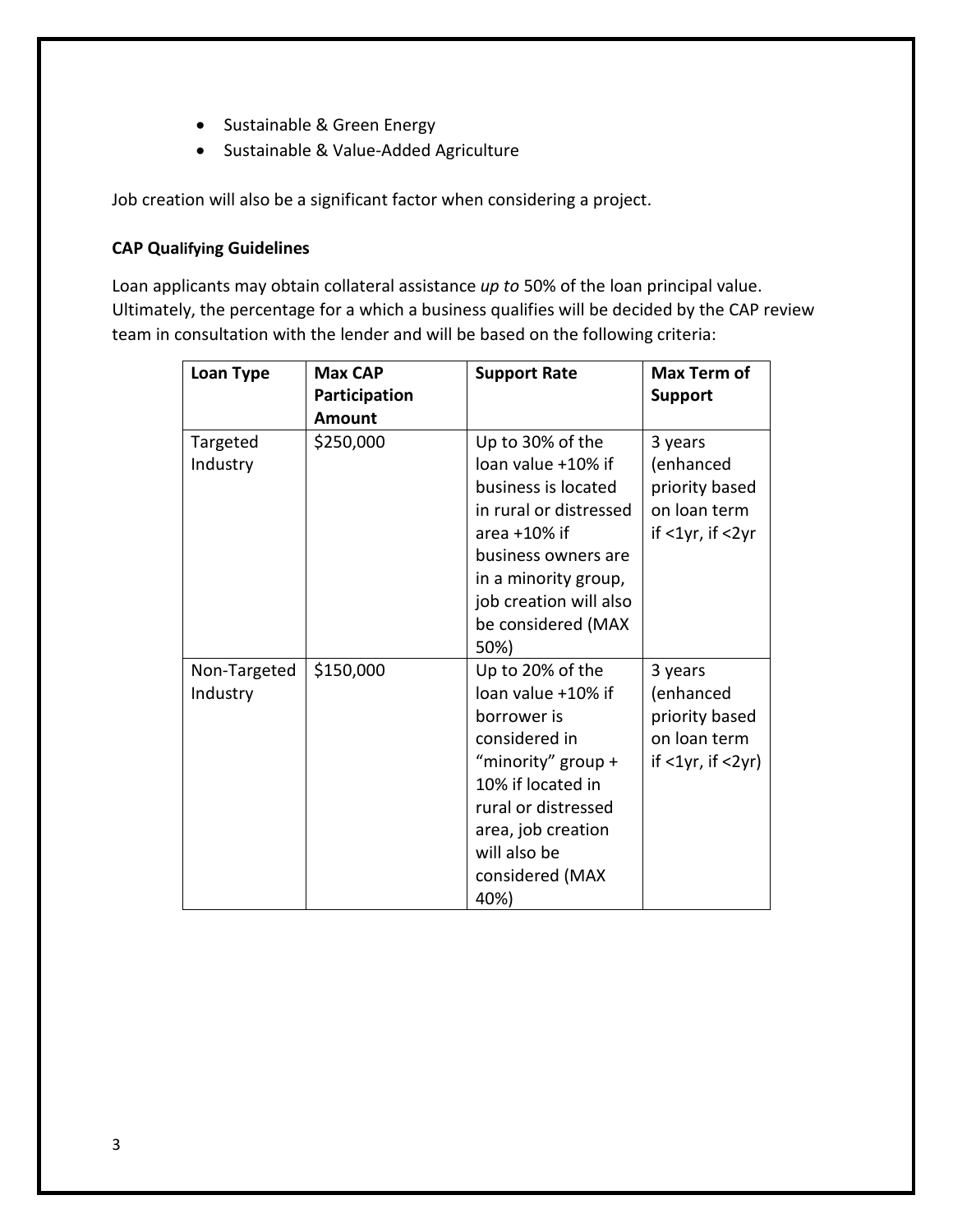## **SECTION I: ELIGIBILITY REQUIREMENTS**

## **a.) Eligible Lenders**

Any federal or state-chartered bank, savings association, federal certified Community Development Financial Institution (CDFI) or credit union is eligible to participate in the CAP. A lender must certify that it is in good standing with its regulatory body (Federal Reserve, Federal Deposit Insurance Corporation (FDIC), Comptroller of Currency, Thrift Supervision, National Credit Union Administration (NCUA) or state banking authority).

To become a participating lender in the CAP, lenders must submit a Lender Enrollment Application to EDD. The lender will be notified upon their acceptance into the program.

## **b.) Eligible Small Business Borrowers**

In order to qualify for the program, certain eligibility must be met including the following criteria:

- Business must be located in New Mexico and all jobs of the business created and retained must be located in New Mexico
- Be current with all government debt obligations, State and Federal

While the focus of the CAP is on assisting small businesses, businesses which have up to \$20M in sales and less than 750 employees will be considered as per Small Business Administration guidelines.

## **c.) Eligible Uses of Loan Proceeds**

Loan proceeds may be used for:

- Start-up costs
- Working capital
- Franchise fees
- Equipment
- Inventory
- Construction, renovation or improvements of an eligible place of business
- Loan proceeds may be used to purchase any tangible or intangible assets except for goodwill
- Lenders may also enroll bridge loans needed prior to the borrower obtaining permanent financing or support, including but not limited to SBA 504 bridge loans. Bridge loans are loans needed prior to obtaining permanent financing or support where the lender is at increased risk pending future take-out financing or guarantee.
- Refinancing and down payment assistance may be considered under special consideration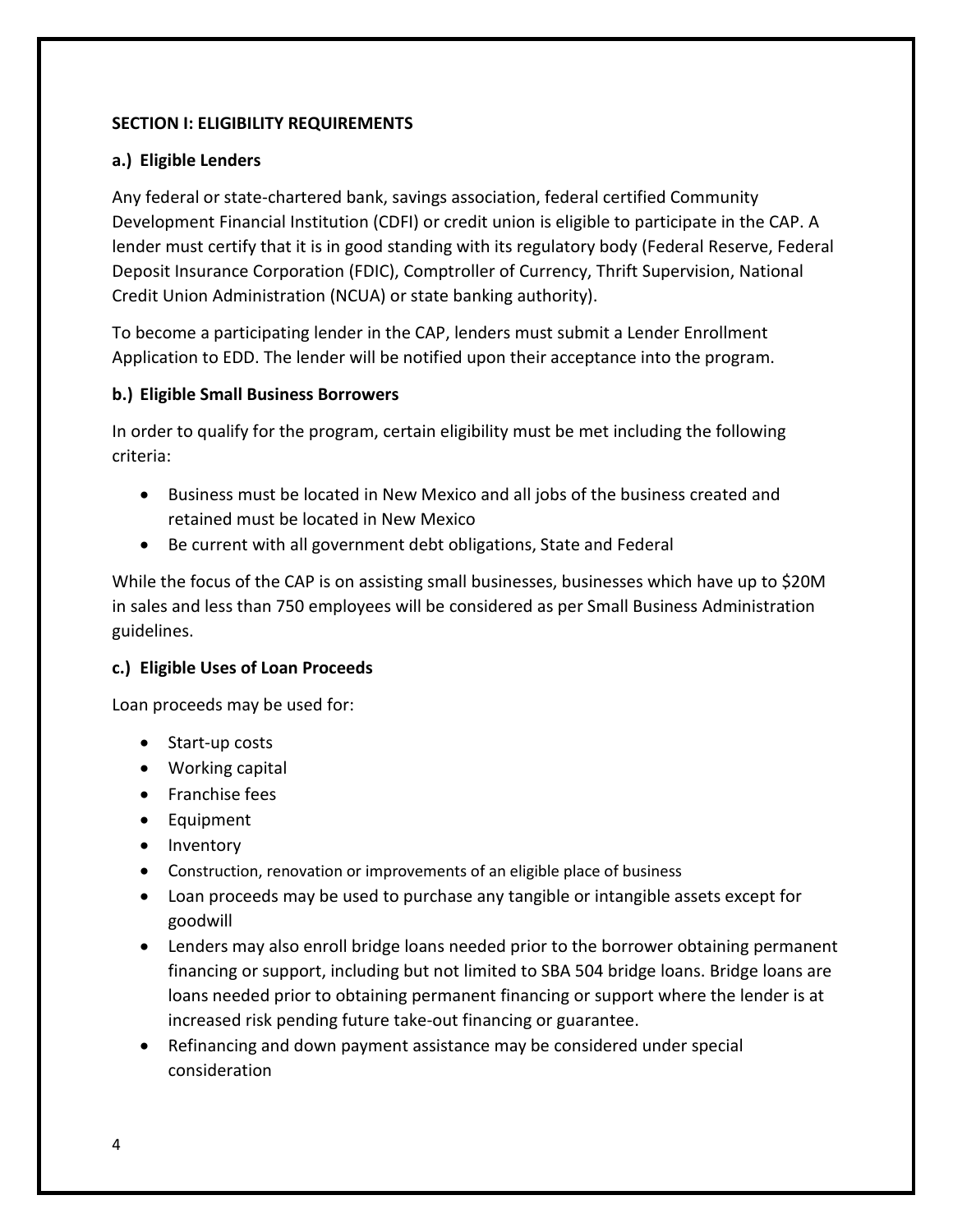## **d.) Ineligible Uses of Loan Proceeds**

Ineligible uses of loan proceeds include financing non-business endeavors, passive real estate, residential real estate, reimbursing funds owed to owner, repayment of delinquent taxes or taxes held in trust or escrow, and business acquisitions where funds are used for goodwill. In addition, the following are ineligible uses of loan proceeds as well:

- Pyramid schemes
- Gambling
- Lobbying
- Tanning salons
- Bars and liquor stores
- Financial businesses primarily engaged in the business of lending
- Life insurance companies
- Businesses engaged in illegal activity
- Private clubs which limit the number of memberships for reasons other than capacity
- Government-owned entities
- Businesses principally engaged in teaching, instructing, counseling or indoctrinating religion or religious beliefs, whether in a religious or secular setting
- Consumer and marketing cooperatives (producer cooperatives are eligible)
- Speculative businesses (such as oil exploration)
- Sale of firearms
- Sale or use of tobacco and tobacco products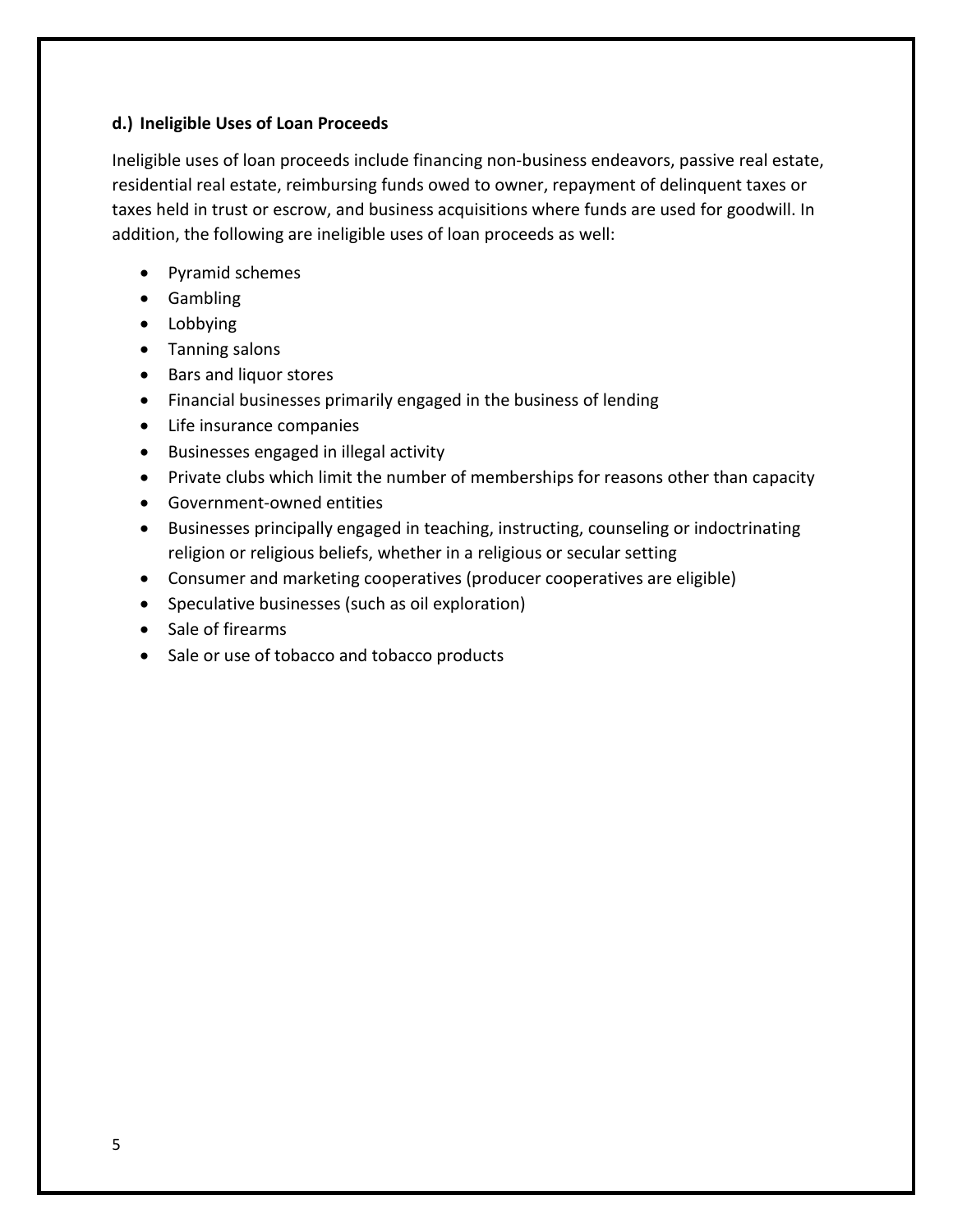#### **SECTION II: OPERATIONAL STEPS AND PROCESSES**

- 1. The lending institution must first be enrolled and registered as a participating lender with the State of New Mexico. Lenders wishing to participate in the program must fill out the Lender Participation Application and a State of New Mexico W9 form and submit to EDD. Upon meeting qualifying criteria, the lender will have notified of their acceptance into the program.
- 2. Upon identifying an eligible borrower, the participating lender will submit a Loan Enrollment Form including all supplemental information to EDD to provide initial representation that the loan will meet program criteria as outlined in this CAP Guidebook.
- 3. Eligible Lenders may submit a borrower's Loan Enrollment Form prior to submitting a Lender Participation Application. If EDD receives a borrower's Loan Enrollment Form and Eligibility Questionnaire, it will be reviewed for eligibility. If approved, the lender will have 30 calendar days to execute a Lender Enrollment Application. The executed Lender Enrollment Application must be received by EDD *at least* 30 calendar days prior to the closing of the loan.
- 4. Upon determining approval of a borrower's Loan Enrollment, EDD reserves funding to provide collateral support for the intended loan. The lender is typically notified within three business days via email in addition to issuance of a formal letter. The reservation of funds for the intended loan will be valid for 90 calendar days.
- 5. The participating lender underwrites the loan consistent with their normal underwriting criteria, assuming full responsibility for credit and ongoing servicing of the loan. Upon approval/denial of loan, the lender notifies EDD. If approved, the lender submits an invoice to EDD for the amount of the CD.
- 6. Prior to closing the loan or at the time of the loan closing, EDD will open a pledged collateral deposit account with the lender. At the time of loan closing, the lender will execute the Collateral Deposit Agreement. The lender is required to certify that it has followed prudent industry loan underwriting practices and that the collateral support deposit was instrumental in the lender making the eligible loan. EDD will then fund the account with the approved collateral support deposit.
- 7. In the event of loan default and subsequent loss of the loan, the collateral support deposit is available to the participating lender.
- 8. Upon repayment of the loan and/or upon reaching CD maturity, the loan collateral support deposit is returned to EDD and the pledged collateral deposit account is closed. In order to maintain the established ratio of collateral support deposit funding to loan principal, EDD may request incremental return of the collateral support deposit funding commensurate with loan principal balance reduction over time.
- 9. Participating Lenders are required to provide information to EDD as per reporting requirements during the term of the CD. As well, borrower will be required to submit an Economic Impact Report annually to EDD on the loan anniversary date during the life of the CD.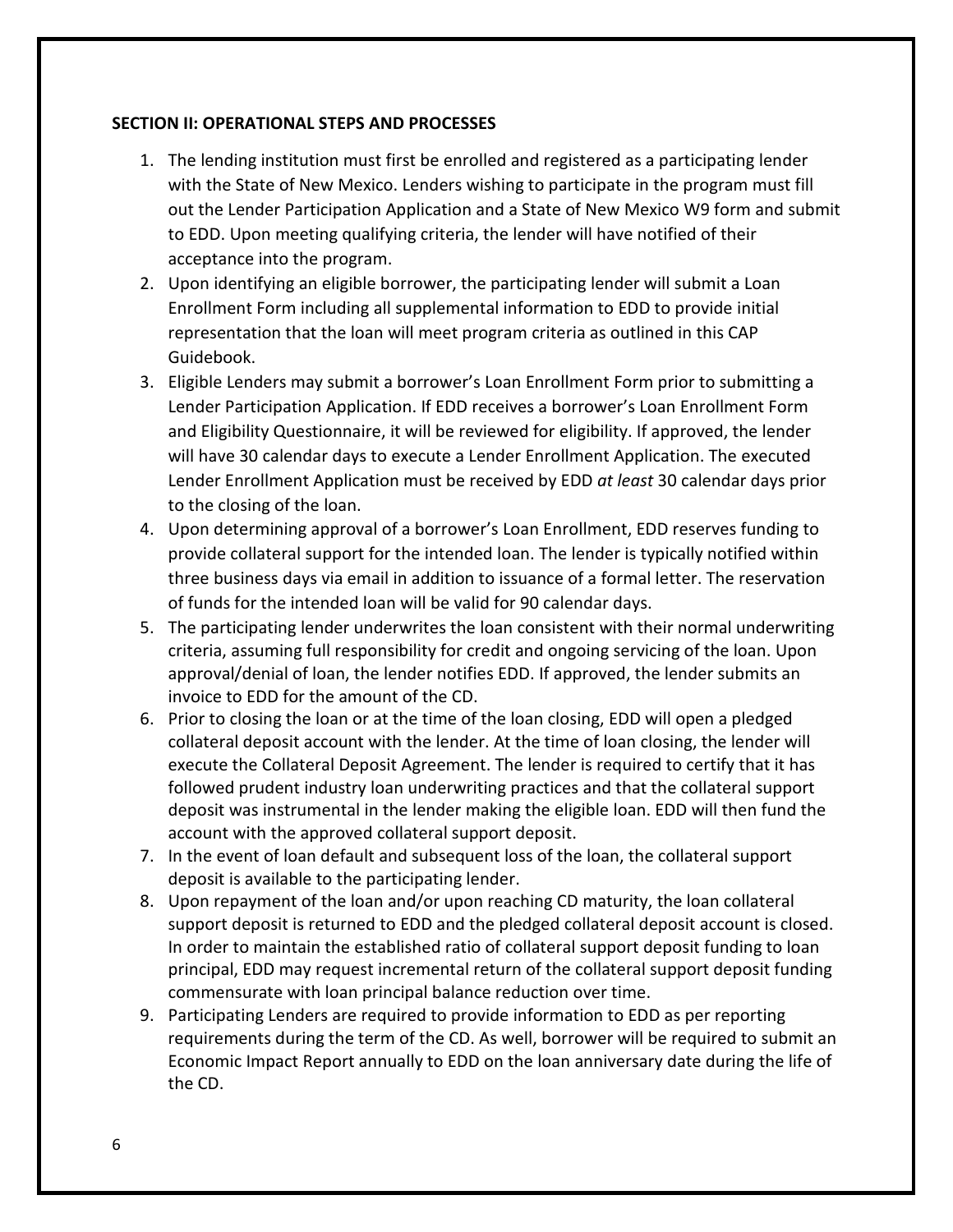#### **Section III: PROGRAM PARAMETERS**

#### **Ideal Loan Term**

Although the Lender may have a longer maturity term and amortization period, the maximum period the EDD will pledge a CD toward the project is (3) years from the date of the loan and the maximum line of credit participation is (2) years from the time of the loan. Lenders may extend lines of credit under the program as long as the maximum term of the lines enrolled under the program does not exceed (3) years and the lines of credit are subject to annual credit review and renewal process.

• Time frame < 3 years

Projects have the option to renew up to 2 times but must fill out a new application to be considered.

#### **Lender Sets Terms**

Lenders set all the terms and conditions of the loans. Loans can be short- or long-term, have fixed or variable rates, and bear any type of amortization schedule. The term of the support requested will be at the lender's discretion, not to exceed the original term of the loan or 3 years, whichever is less. Lenders are free to determine the amount of collateral support they wish to request within the terms described, and may also choose to reduce the collateral coverage at any time for any reason.

#### **Closing Fees**

EDD may choose to implement up to 3% of the principal in closing fees which will ultimately be decided upon during negotiations and discussions with lender. If a fee is charged, the borrower may qualify to have the fees reimbursed back to them at the end of the loan term based on meeting certain criteria.

#### **Default and Charge-Off**

Lender must submit a Collateral Support Default Notification upon loan default within 30 days of default. Within 30 calendar days of collateral liquidation, the lender will submit a Collateral Support Claim Application, history of the account payments, a short narrative of the loan collection history, and information about the sale of proceeds or justification for failed attempts to liquidate.

EDD's collateral shall not be used in lieu of pledged collateral. All collateral must be liquidated consistent with the participating financial institution's usual method for loans that do not have EDD's support. Lenders may be reimbursed for: the amount of loan principal charge-off; reasonable out-of-pocket expenses incurred in pursuing its collection efforts, including the preservation of collateral, and other related costs; and accrued and unpaid interest. Proper documentation of any claimed expenses shall be presented at the time of the claim. The amount paid on a claim will never exceed the available amount in the CD account. If subsequent to the payment of the claim the lender recovers from the borrower by any source, the lender may fully cover their loss and return any excess to EDD (not to exceed the total amount paid on the claim by EDD).